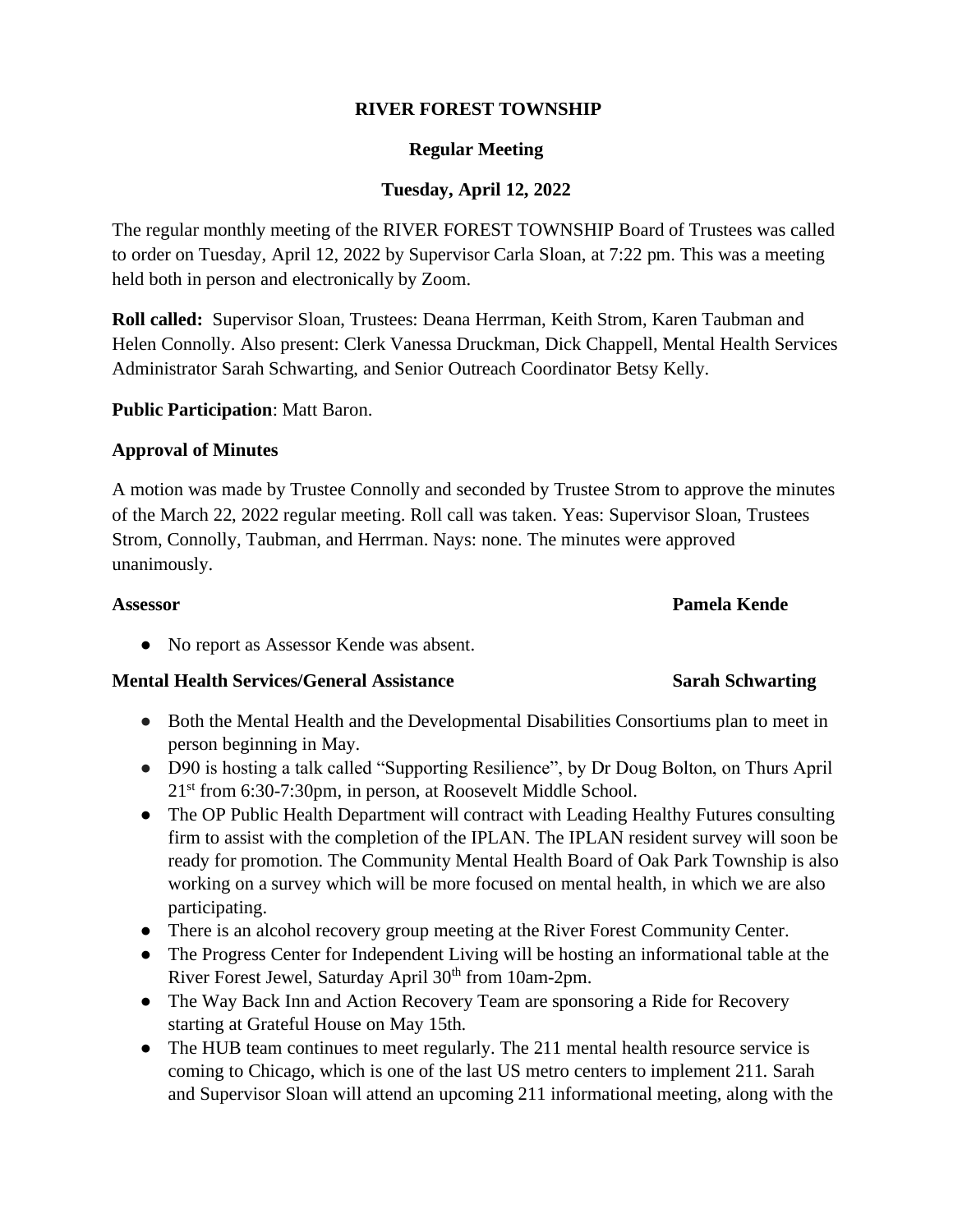HUB team. Supervisor Sloan noted that, unlike the HUB, 211 will likely not be a referral service. It will only provide resources. She also noted that Housing Forward and New Moms are currently the main agencies that use the HUB as their referral system.

- Supervisor Sloan said that D90 has expressed the need for support in working with mental health and wellness issues among students, families, and staff. River Forest Township and NAMI are currently providing input to D90.
- Supervisor Sloan said that we continue to have one GA client, with GA being successfully administered by April Dugal at OPT.

## **Senior Outreach Coordinator Betsy Kelly**

- Betsy sent out her monthly April RF email and weekly Community Connect email. Deputy Assessor Kathy Elliot provided more River Forest senior names for the distribution list.
- Coffee Monday Speakers were the Transportation Department from Senior Services as well as Oak Park River Forest Township. Coffee Mondays and Celebrating Seniors All Year Long are scheduled through August. Betsy distributed Coffee Monday flyers along with Housing Forum and Healthy Aging Flyers.
- Betsy is finalizing Housing Forum speakers, panelists, agenda and logistics. Everything is finally coming together, although it will be a jam-packed day. She is still confirming the best accessible location at Concordia.
- Betsy did a walk-through at Grace Lutheran for the Healthy Aging Fair. Pat Gulick will be retiring the week after the Healthy Aging Fair.
- The North West Housing Partnership will be at the Housing Forum and the Healthy Aging Fair talking about their programs, including their Capable Program that will be starting in RF and OP soon as part of the Home Repair Program, where an OT and nurse go out with the repair person to make sure the Senior's home is safe.
- Betsy is finalizing details for the ICE Packet event with River Forest Fire Department and The Sheridan. She ordered ICE packet materials and will have volunteers help her put them together.
- Betsy met briefly with one of our Circle of Friends Groups (Mather) and introduced people from other Circle Groups.
- Betsy and Supervisor Sloan are meeting with Lisa Scheiner from the Village about the Homesharing Program this Friday. Lisa Scheiner wants to make sure there are no issues with the program.
- Betsy worked on the Annual Report for the April Meeting.
- Betsy's Senior Outreach Coordinator position will now be a part-time employee (18 hrs/week); Betsy will also be a 4 hrs/week independent contractor as the Community Connect editor.
- Betsy will be emailing details about Celebrating Seniors Week to all the trustees.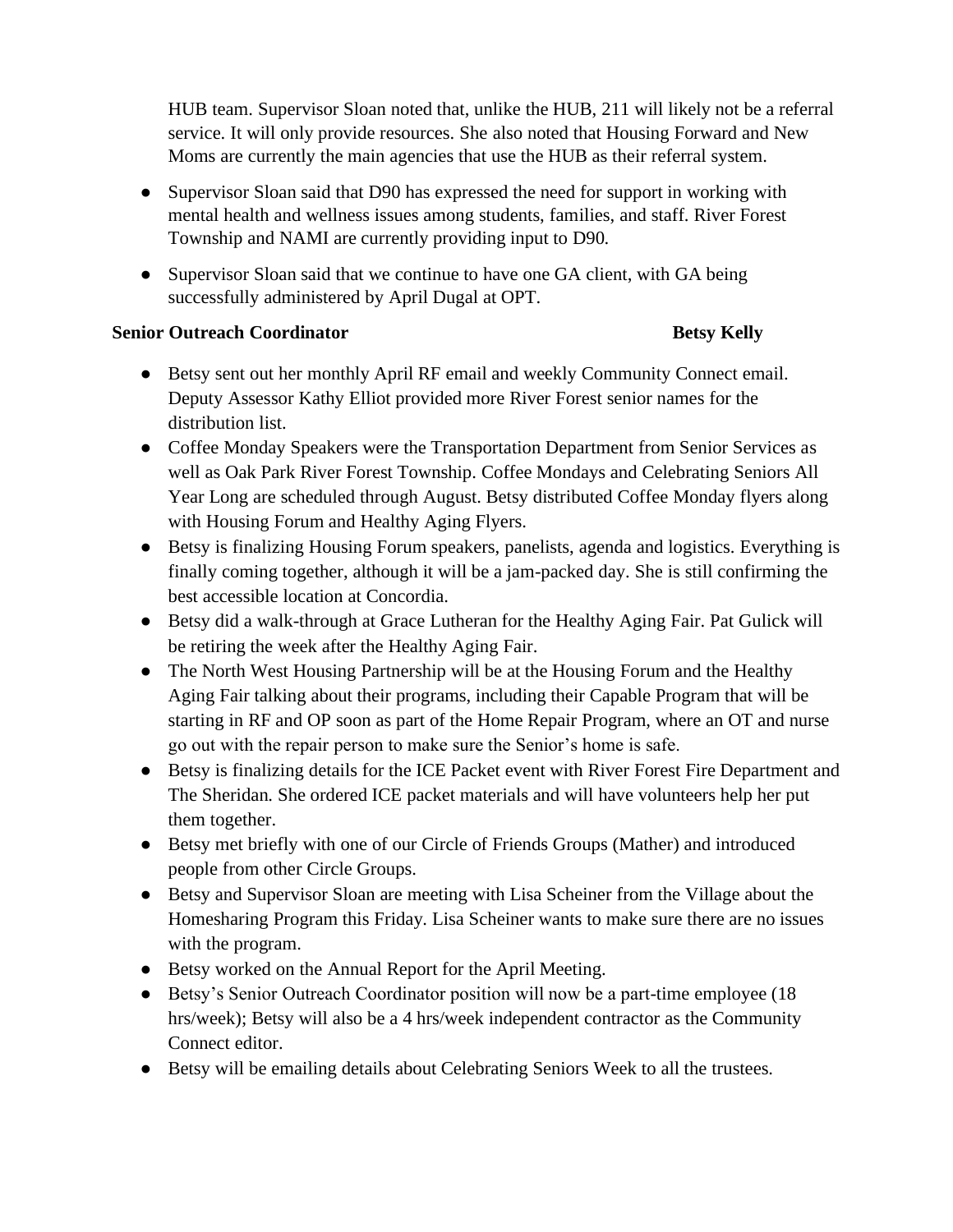### **Youth Services Carla Sloan and Trustee Herrman**

- Trustee Herrman announced that the Youth Services Committee is reviewing its grant application process. They are considering instituting ceilings for grants and changing the process to make applications easier.
- Trustee Herrman also reported that during the April meeting of the Youth Services Committee there was a discussion around youth programming.
- Supervisor Sloan announced that the Youth Intervention Program is now called the Youth Engagement Program (YEP). The IGA is up for renewal in June. Youth Services and YEP staff are presenting to the D90, River Forest Public Library and the River Forest Park District boards. Supervisor Sloan is going to reach out to the Village of River Forest to request a presentation opportunity for the YEP.

### **Supervisor's Report Carla Sloan**

- Supervisor Sloan attended the Township Topics Day in Springfield. Chris Welch was the keynote speaker at lunch. We got at least three shoutouts from Speaker Welch. Chris Welch came out very strongly for Townships and said, "As long as I am Speaker, Townships will not be consolidated." Supervisor Sloan said there is a short legislative session this year with a focus on budget and crime and not much anti-Township legislation. Township legislative advocate Taylor Anderson cautioned Townships that there has been high turnover in the legislature, and many new legislators who need educating about Townships.
- Supervisor Sloan attended the Administrators Meeting. D90 announced that summer school will be in-person this summer and that there will be no construction this summer. The River Forest Park District announced that the Board passed the Keystone Park plan and the next stage is the Development Review Board. Kiwanis will be taking over the hot dogs at the Memorial Day Parade. The Parade will start south of Division to keep Division clear for traffic flow and safety. The Village of River Forest announced that Lisa Scheiner is leaving at the end of April for Streamwood, the Town Center will fill and move around stores around, 5G is going into the Village, and two new police officers have been hired. River Forest Public Library said that the Summer Reading Kickoff Party will be held in-person and the Teen Librarian spot is open.
- The Townships of Cook County (TOCC) Supervisors Division meeting is next week, inperson at Barrington Township.
- Supervisor Sloan reminded everyone that Statements of Economic Interest (SEI) are due 5/1. She is attending the TOI webinar regarding the new SEI on April 14 at noon.
- Supervisor Sloan attended the CSS fundraiser. Opportunity Knocks also had their fundraiser. Thrive and Housing Forward events are upcoming.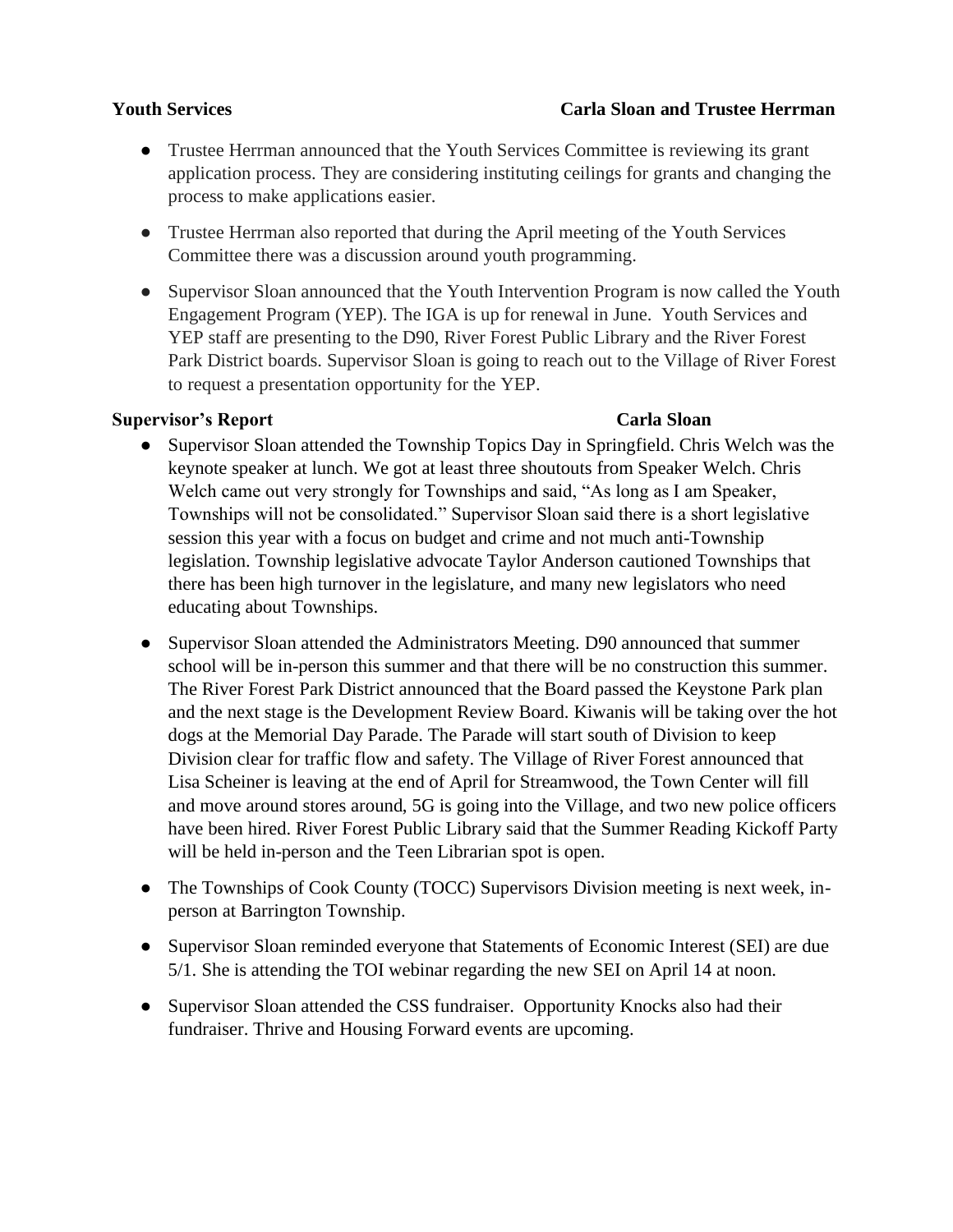## **Approval of Bills**

● A motion was made by Trustee Connolly and seconded by Trustee Taubman to approve River Forest Township Operating Fund bills as of March 31, 2022 in the amount of \$100,460.56.

Roll was called. Ayes: Trustees Herrman, Strom, Taubman, Connolly and Supervisor Sloan. Nays: None. The motion passed unanimously.

● A motion was made by Trustee Connolly and seconded by Trustee Taubman to approve River Forest Township General Assistance Fund bills as of April 30, 2022 in the amount of \$12,222.12.

Roll was called. Ayes: Trustees Herrman, Strom, Connolly, Taubman, and Supervisor Sloan. Nays: None. The motion passed unanimously.

# **Unfinished Business**

- Vanessa Druckman provided an update of the website redesign. Supervisor Sloan, Trustee Strom, and Vanessa Druckman will be meeting next week to review page mockups and provide Hutchinson Associates feedback on icons to represent our different Township divisions.
- Trustee Taubman reported that the Collaboration Sub-Committee did not yet meet this month.
- Supervisor Sloan reported that a discussion on our Mission and Vision is postponed to a later meeting.

## **New Business**

● A motion was made by Trustee Strom and seconded by Trustee Connolly to approve an Older American Month 2022 Proclamation.

Roll was called. Ayes: Trustees Herrman, Strom, Connolly, Taubman and Supervisor Sloan. Nays: None. The motion passed unanimously.

• Supervisor Sloan walked the group through the FY2023 Funding Recommendation for Senior Services.

A motion was made by Trustee Taubman and seconded by Trustee Connolly to approve the FY2023 Senior Services Budget Proposal for \$129,972.

Roll was called. Ayes: Trustees Herrman, Strom, Connolly, Taubman and Supervisor Sloan. Nays: None. The motion passed unanimously.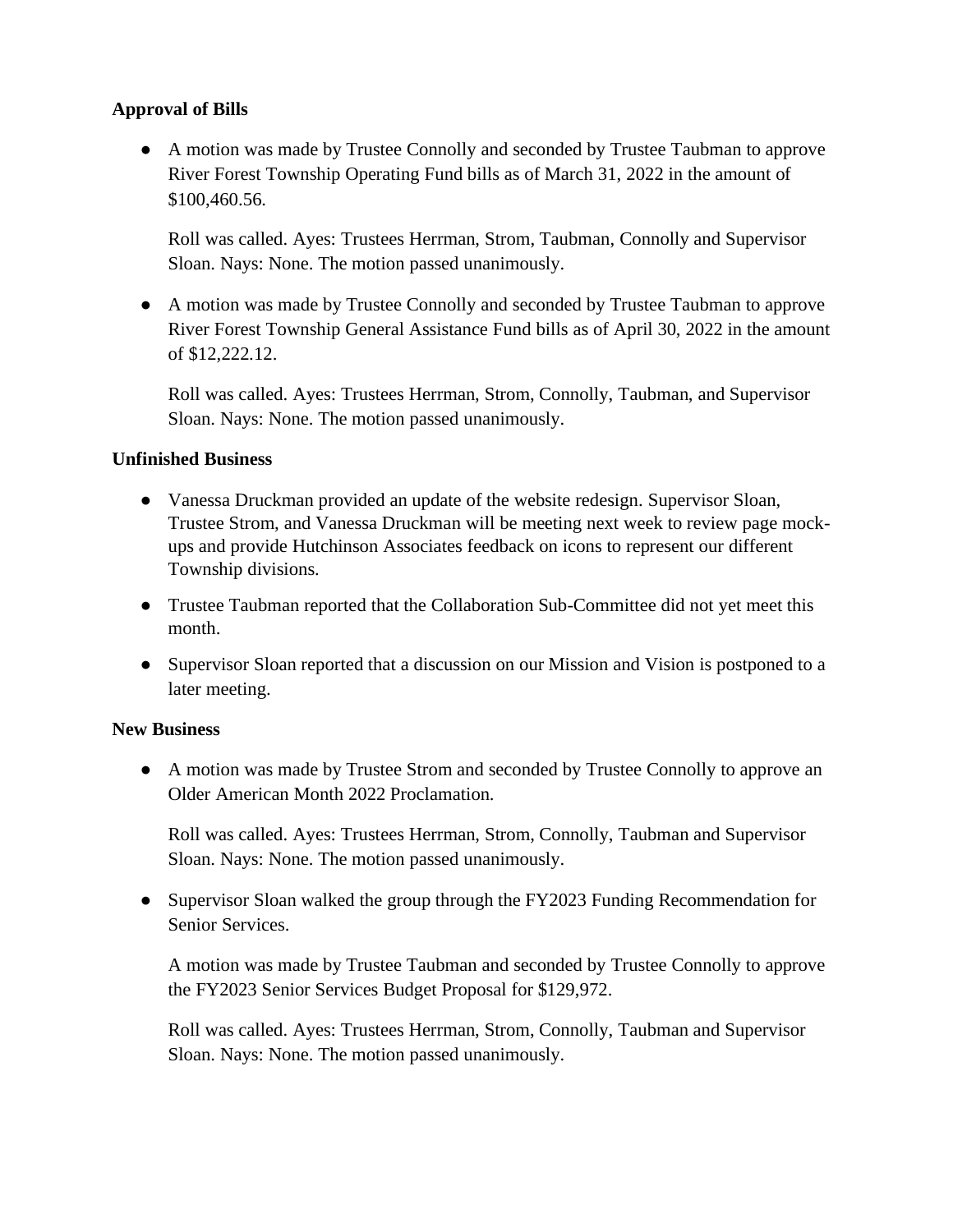• Supervisor Sloan walked the group through the FY2023 Funding Recommendation for Youth Services for \$93,841.

No vote was taken as the numbers need to be finalized.

• Supervisor Sloan walked the group through the FY2023 Funding Recommendation for Mental Health Services.

A motion was made by Trustee Taubman and seconded by Trustee Connolly to approve the FY2023 Mental Health Services Budget Proposal for \$178,765.

Roll was called. Ayes: Trustees Herrman, Strom, Connolly, Taubman and Supervisor Sloan. Nays: None. The motion passed unanimously.

● A motion was made by Trustee Taubman and seconded by Trustee Connolly to approve the Intergovernmental Agreement for the Home Repair Program for FY2023 and FY2024.

Roll was called. Ayes: Trustees Herrman, Strom, Connolly, Taubman, and Supervisor Sloan. Nays: None. The motion passed unanimously.

● A motion was made by Trustee Taubman and seconded by Trustee Connolly to approve the Intergovernmental Agreement for the Youth Engagement Program from 2022 to 2024 for \$19,814 in FY2022-2023 and \$20,408 in FY2023-2024.

Roll was called. Ayes: Trustees Herrman, Strom, Connolly, Taubman, and Supervisor Sloan. Nays: None. The motion passed unanimously.

● A motion was made by Trustee Taubman and seconded by Trustee Connolly to approve the Intergovernmental Agreement with the River Forest Public Library for the Gather, Discover, Engage Program for \$700 and for the Celebrating Seniors All Year Long Program for \$3,000.

Roll was called. Ayes: Trustees Herrman, Strom, Connolly, Taubman, and Supervisor Sloan. Nays: None. The motion passed unanimously.

● A motion to approve the Prevention Services Intergovernmental Agreement was table to a future meeting.

## **Announcement of the Next Regular Monthly Meeting**

The next regular meeting of the River Forest Township will be on Tuesday, May 17, 2022 at 6 pm.

A motion was made by Trustee Connolly and seconded by Trustee Strom to adjourn the meeting at 8:14pm. Roll call was taken. The motion was unanimous.